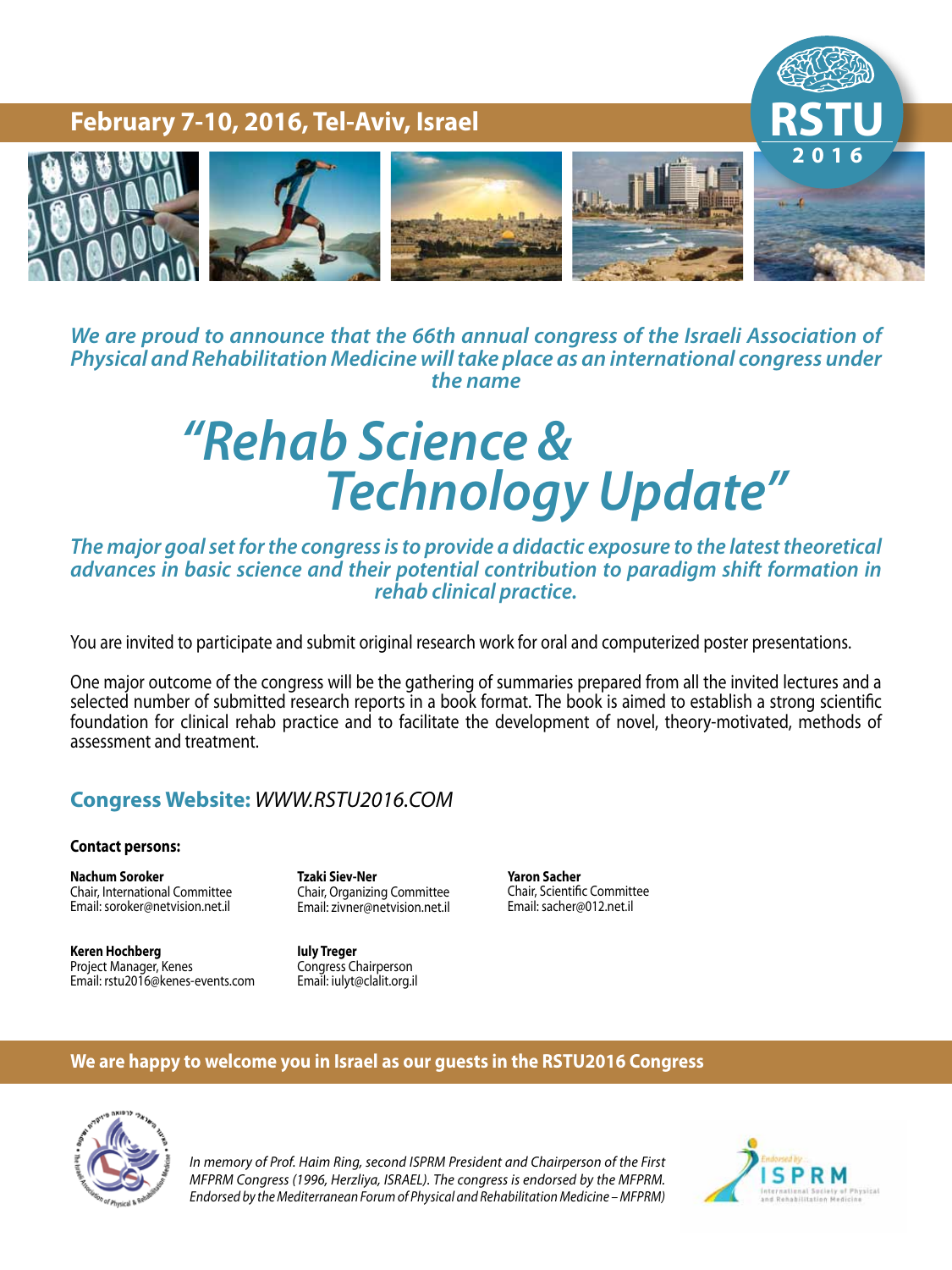

## **Scientific Program List of Topics**

The list of topics applies for both basic-science and clinical-practice abstracts.

### **I. PRM Basic Science and Clinical Practice in Neurological Disorders**

### **A. Diseases and Trauma of the Brain**

- A1. Stroke & Other Diseases of the Brain
- A2. Traumatic Brain Injury
- A3. Disorders of Brain Sensory-Motor Control
- A4. Disorders of Cognition, Language, Emotion and Behavior

### **B. Diseases and Trauma of the Spinal Cord**

- **B1. Spinal Cord Injury**
- B2. Diseases of the Spinal Cord
- B3. Spinal Sensory-Motor Control
- **B4. Sphincter Control**
- **C. Neuropathies, Myopathies**
- **D. Neurological Rehabilitation Other**

### **II. PRM Basic Science and Clinical Practice in Orthopedic and Musculoskeletal Disorders**

### **E. Limb Amputation and Trauma**

- **E1. Lower Limb Amputation; Prosthetics**
- E2. Upper Limb Amputation; Prosthetics
- E3. Hand Injury
- E4. Bone Fractures and Reconstructive Orthopedic Surgery

### **F. Rheumatic Conditions - Rheumatoid Arthritis; Osteoarthritis**

**Osteoporosis .G**

### **H. Back and Neck Pain**

- **I. Soft-Tissue Trauma**
- **J. Orthopedic and Musculoskeletal Rehabilitation Other**

### **III. PRM Basic Science and Clinical Practice in Other Specific Conditions**

### **K. Geriatric Rehabilitation**

- K1. Rehabilitation Goal Setting in the Aged
- · K2. Dementia
- K3. Geriatric Rehabilitation Other

### **L. Pediatric Rehabilitation**

- L1. Traumatic Brain Injury in Childhood
- L2. Cerebral Palsy; Spina Bifida
- · L3. Developmental Disorders
- L4. Learning Disabilities and ADHD
- L5. Functional Evaluation & Outcome Measurement in Childhood
- L6. Pediatric Rehabilitation Other
- **M. Persistent Unawareness, Vegetative State**

### **N. Cardiopulmonary Rehabilitation**



In memory of Prof. Haim Ring, second ISPRM President and Chairperson of the First *MFPRM Congress (1996, Herzliya, ISRAEL). The congress is endorsed by the MFPRM.* Endorsed by the Mediterranean Forum of Physical and Rehabilitation Medicine - MFPRM)

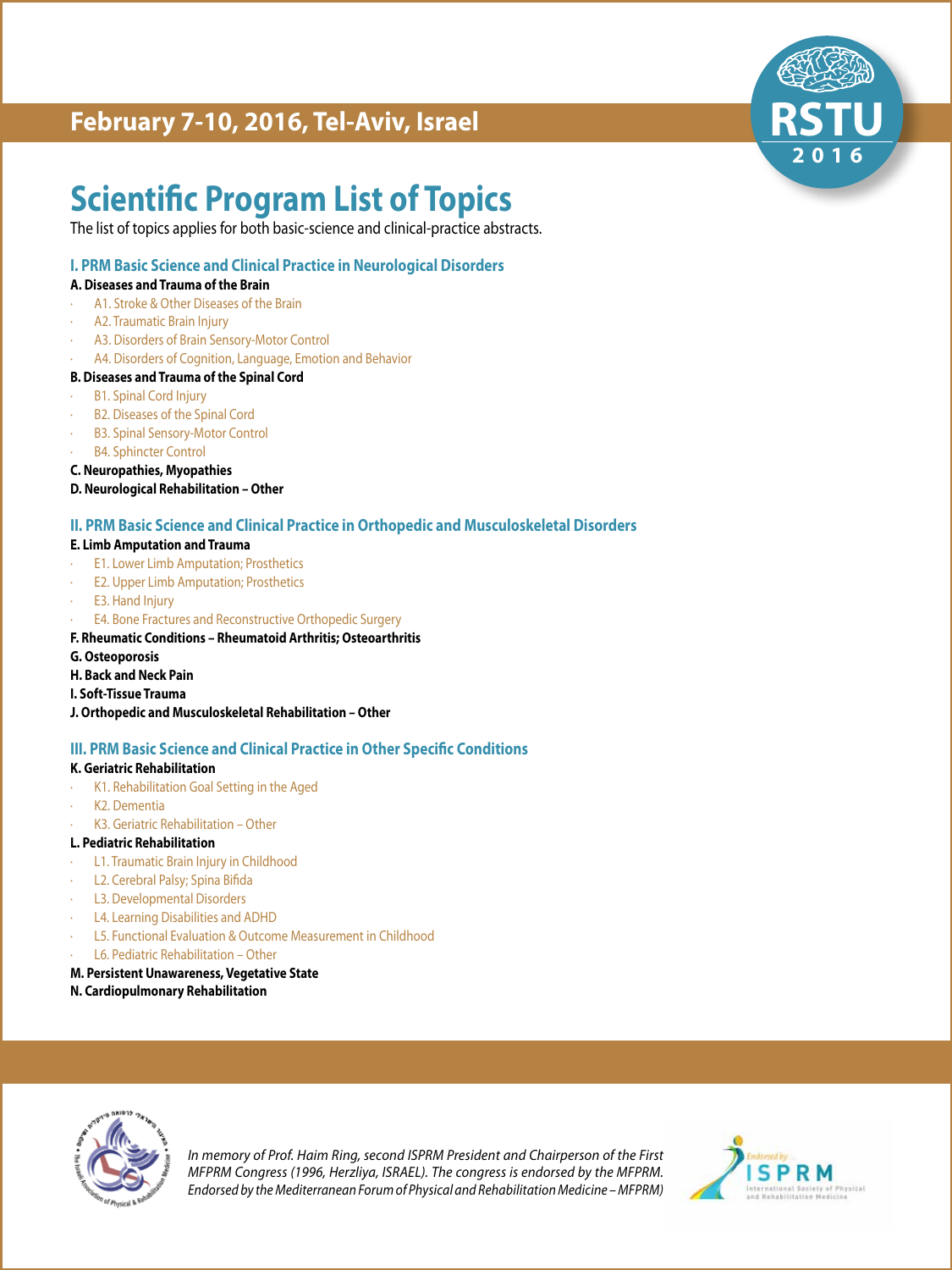### **O. Rehabilitation in the Cancer Patient**

**P. Rehabilitation in Other Specific Conditions (e.g., Major Burns; Organ Transplantation)** 

### **IV. Topics Relevant to All PRM Fields of Practice**

### **Q. Organization and Management of Rehabilitation Services**

- Q1. Rehabilitation in General Hospitals and in Rehabilitation Centers
- Q2. Community Based Rehabilitation Services
- Q3. Quality of Care Standards in Rehabilitation Services; Accreditation
- Q4. Vocational and Occupational Rehabilitation
- Q5. Rehabilitation Following Mass Casualty and Military Rehabilitation

### **R. Scope of the Specialty and Educational Needs**

- R1. Specialization in PRM; Postgraduate Education
- R2. Teaching PRM to Other Medical and Paramedical Professions
- R3. Practice of PRM in Different Countries
- R4. Special Needs for Rehabilitation in Developing Countries
- R5. Ethical Considerations in PRM; Disability and the Law
- R6. Possible Role of Alternative/Complementary Medicine in PRM

### **S. Evidence-Based Rehabilitation**

- S1. Evaluation of Impairments in Body Structures and Basic Functions
- S2. Evaluation of Disability / Activity
- S3. Evaluation of Handicap / Participation
- S4. Longitudinal Evaluation of Recovery; Outcome Measurement
- S5. Quality of Life (QoL) Assessment
- S6. WHO-ICF

### **T. Management of Other Commonly Encountered Disabling Conditions**

- T1. Sexual Disability
- T2. Pain Management
- T3. Spasticity Management
- T4. Postural Instability and Recurrent Falls
- T5. Wound Care; Prevention and Treatment of Pressure Sores
- T6. Sleep Disorders
- T7. Disability Related Depression, Anxiety and Psychiatric Disturbances

### **U. Other Topics of General Interest**

- U1. Secondary and Tertiary Prevention in PRM
- U2. Sports Medicine and Sports for the Disabled
- U3. Electrodiagnosis
- U4. Kinesiology; Gait Analysis; Motion Analysis
- U5. Orthotic Devices
- U6. Advanced Technologies in Rehabilitation
- U7. Augmentative Devices for the Disabled
- U8. Ergonomic Considerations in House & Workplace of Disabled Persons

### **V. Other PRM Topics**



In memory of Prof. Haim Ring, second ISPRM President and Chairperson of the First *MFPRM Congress (1996, Herzliya, ISRAEL). The congress is endorsed by the MFPRM.* Endorsed by the Mediterranean Forum of Physical and Rehabilitation Medicine - MFPRM)



**6 1 0 2**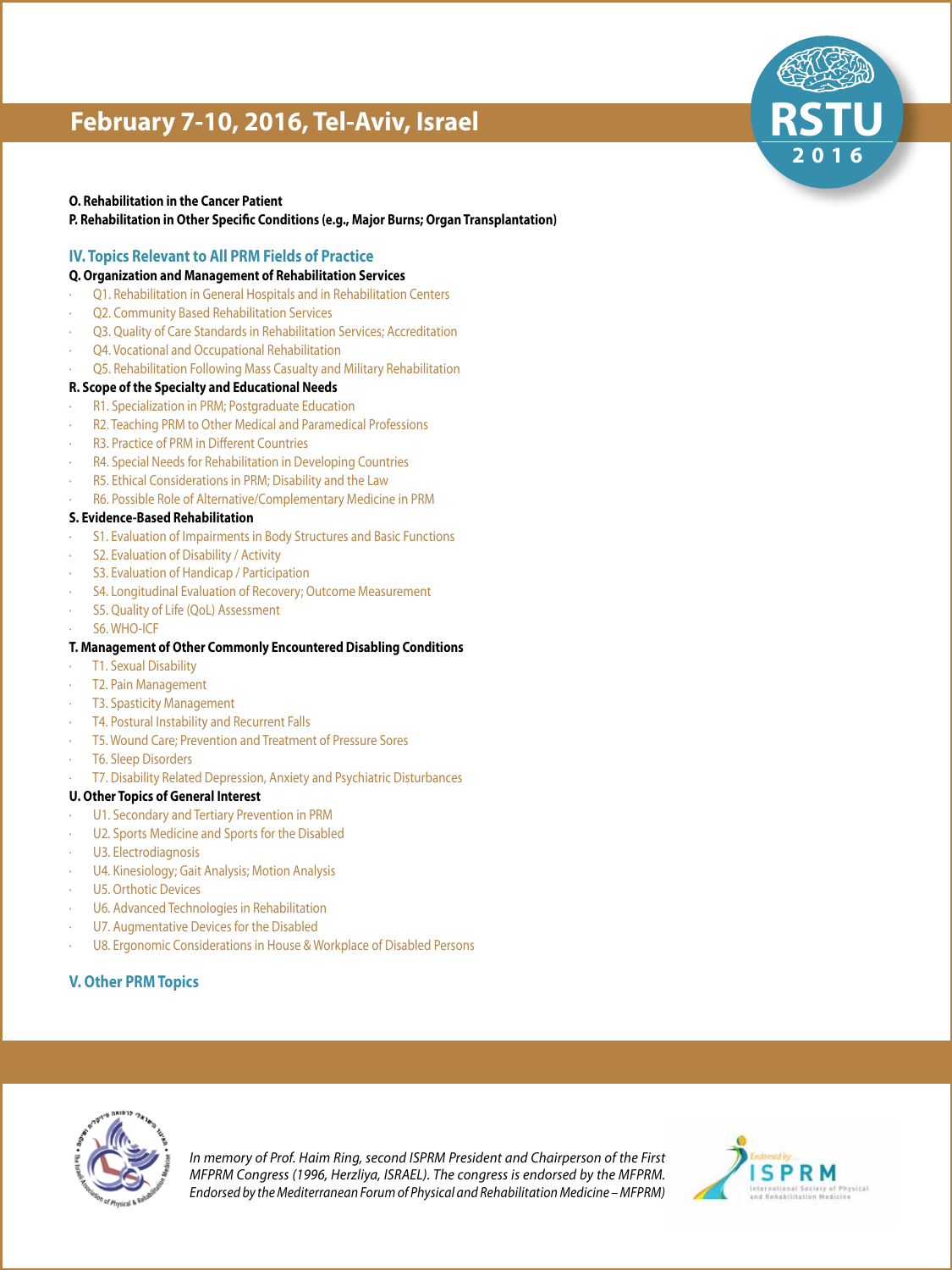### Abstract Submission will open soon at www.rstu2016.com

The Congress Secretariat and Scientific Committees welcome you and invite you to submit abstracts to a broad range of categories. Details of the terms and submission processes are listed below.

### **Abstract submission**

The final date for abstract submission is September 30, 2015.

Abstracts may be submitted only through the website. Any other method will not be considered. Please read the rules of submission before submitting your abstract.

Should you encounter any difficulties, please do not hesitate to contact the congress secretariat via email: rstu2016@kenes-events. com<mailto:rstu2016@kenes-events.com>

### **Rules for submission:**

- <sup>\*</sup> The Scientific Committee will review abstracts. Following review, information regarding acceptance and scheduling will be sent to the abstract submitter. Please note: accepted abstracts may be presented only following registration to the congress.
- \* All abstracts must be submitted and presented in clear English with accurate grammar and spelling of a quality suitable for publication.
- \* Upon submission, the Abstract Submitter confirms that the abstract has been previewed and that all information is correct, and accepts that the content of this abstract cannot be modified or corrected after final submission and is aware that it will be published exactly as submitted.
- \* Submission of the abstract constitutes the authors' consent to publication (e.g. congress website, programs, congress Facebook page, other promotions, etc.)
- <sup>\*</sup> The Abstract Submitter warrants and represents that he/she is the sole owner or has the rights of all the information and content (Hereafter: "Content") provided to the 5th World Congress for the Advancement of Surgery and Kenes Israel (Hereafter: "The Organizers"). The publication of the abstract does not infringe any third party rights including, but not limited to, intellectual property rights.
- \* Submitted abstracts containing research by clinical trials on human or animal subjects must be approved by the Helsinki Committee or by the local Institutional Review Board.
- \* The Organizers reserve the right to remove from any publication an abstract which does not comply with the above.
- \* Upon submission the Abstract Submitter confirms that the contact details saved in the system are those of the corresponding author, who will be notified about the status of the abstract. The corresponding author is responsible for informing the other authors about the status of the abstract.



In memory of Prof. Haim Ring, second ISPRM President and Chairperson of the First *MFPRM Congress (1996, Herzliya, ISRAEL). The congress is endorsed by the MFPRM. (MFPRM)* Endorsed by the Mediterranean Forum of Physical and Rehabilitation Medicine – MFPRM)



**6 1 0 2**